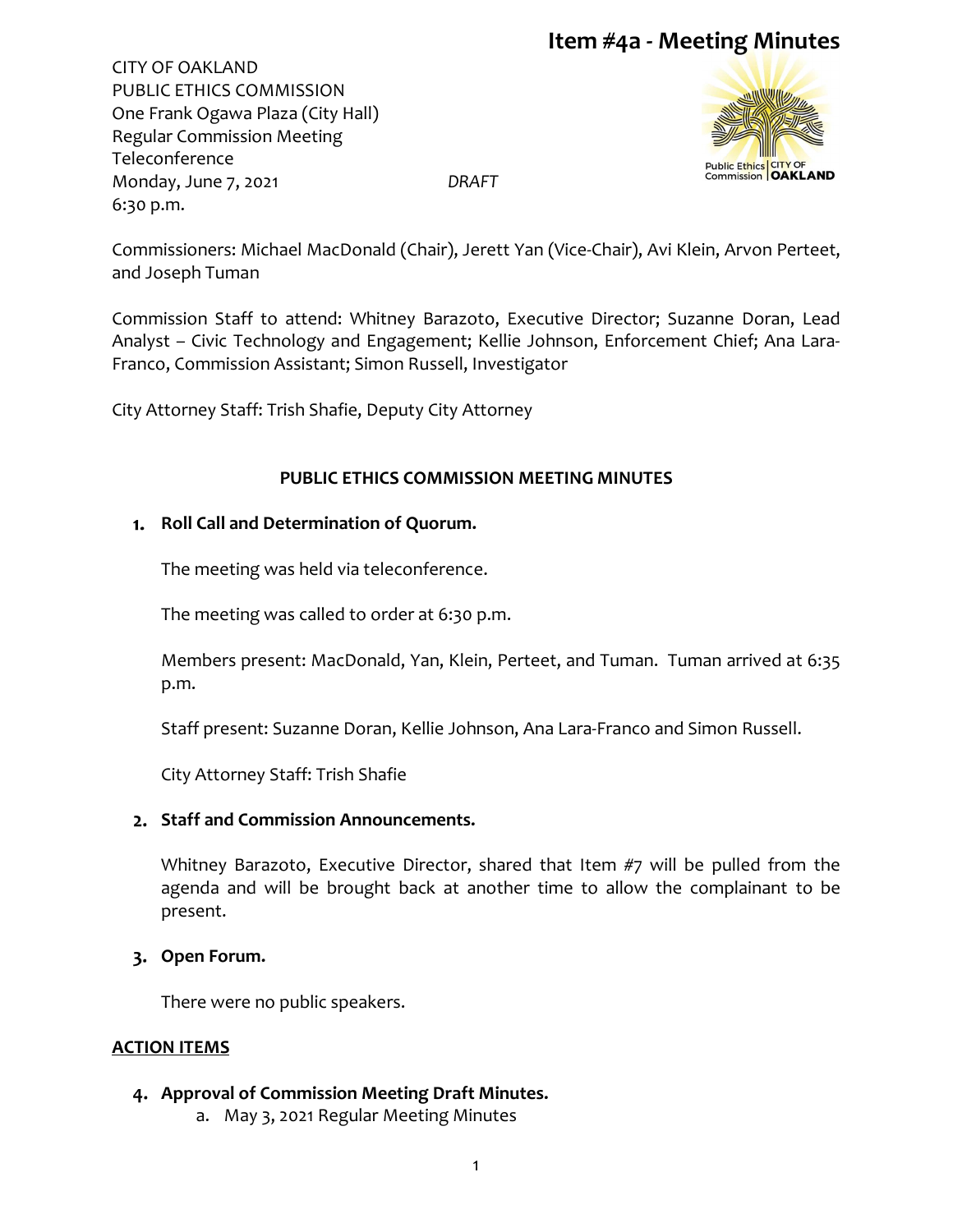CITY OF OAKLAND PUBLIC ETHICS COMMISSION One Frank Ogawa Plaza (City Hall) Regular Commission Meeting Teleconference Monday, June 7, 2021 *DRAFT* 6:30 p.m.



There were no public speakers.

Klein moved, and Perteet seconded to adopt the May 3, 2021, Regular Meeting Minutes.

Ayes: MacDonald, Yan, Klein, Perteet, and Tuman.

Noes: None

Vote: Passed 5-0

#### **New Commissioner Selection.**

Commissioner candidates who were selected as finalists presented and answered questions posed by Commissioners who then voted by closed ballot to determine which candidate receives the most votes. Ryan Micik received the most votes.

There were no public speakers.

MacDonald moved, and Yan seconded to appoint Ryan Micik as the new commissioner.

Ayes: MacDonald, Yan, Klein, Perteet, and Tuman.

Noes: None

Vote: Passed 5-0

### *In the Matter of Thomas Espinosa* **(Case No. 16-14)**

Commissioners discussed the hearing officer's recommendation of a \$210,000 penalty, reviewing each of the 47 Government Ethics Act violations.

At 8:20 p.m. MacDonald took public comment.

There were no public speakers.

Commissioners continued discussing the counts and the recommended penalties.

At 10:30 p.m., MacDonald called for a break of 4 minutes.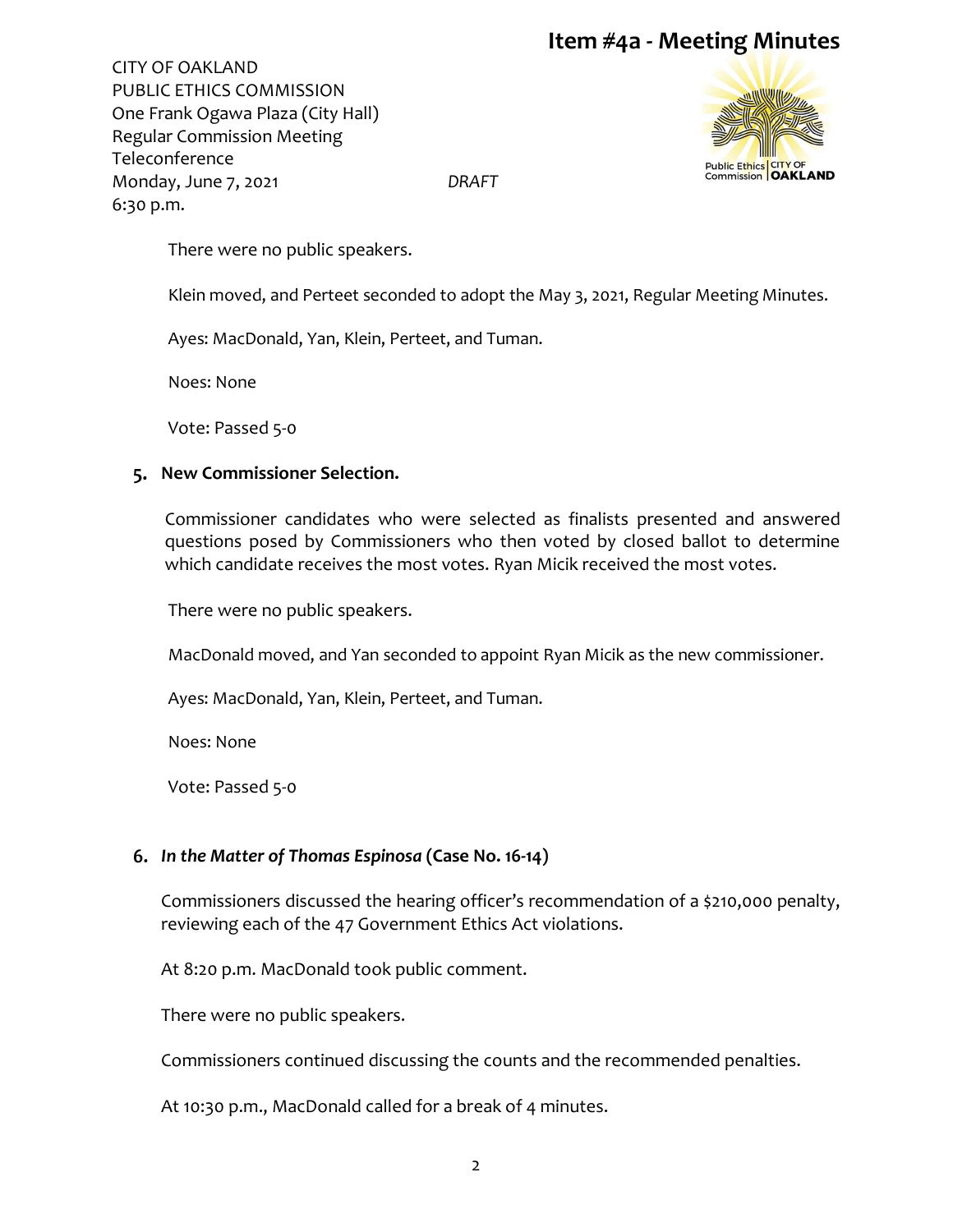CITY OF OAKLAND PUBLIC ETHICS COMMISSION One Frank Ogawa Plaza (City Hall) Regular Commission Meeting Teleconference Monday, June 7, 2021 *DRAFT* 6:30 p.m.



Commissioners decided that it would be best for this item to be brought back at another meeting.

There were two public speakers.

*In the Matter of The City of Oakland Planning and Building Department* **(Case No. 18-48 and 16-22M).**

This item was pulled from the agenda and will be brought at a later meeting.

There were no public speakers.

#### **DISCUSSION ITEMS**

- **Reports on Subcommittees and Commissioner Assignments.** 
	- **a. Recruitment Subcommittee** (*ad hoc*/temporary, created on April 5, 2021) Michael MacDonald (Chair), Jerett Yan, and Arvon Perteet

MacDonald dissolved the Recruitment Subcommittee (*ad hoc*).

#### **INFORMATION ITEMS**

#### **Disclosure and Engagement.**

Ms. Barazoto provided a report of recent education, outreach, disclosure and data illumination activities.

There were no public speakers.

#### **Enforcement Program.**

Chief Johnson reported on the Commission's enforcement work since the last regular Commission meeting.

There was one public speaker.

### **Executive Director's Report.**